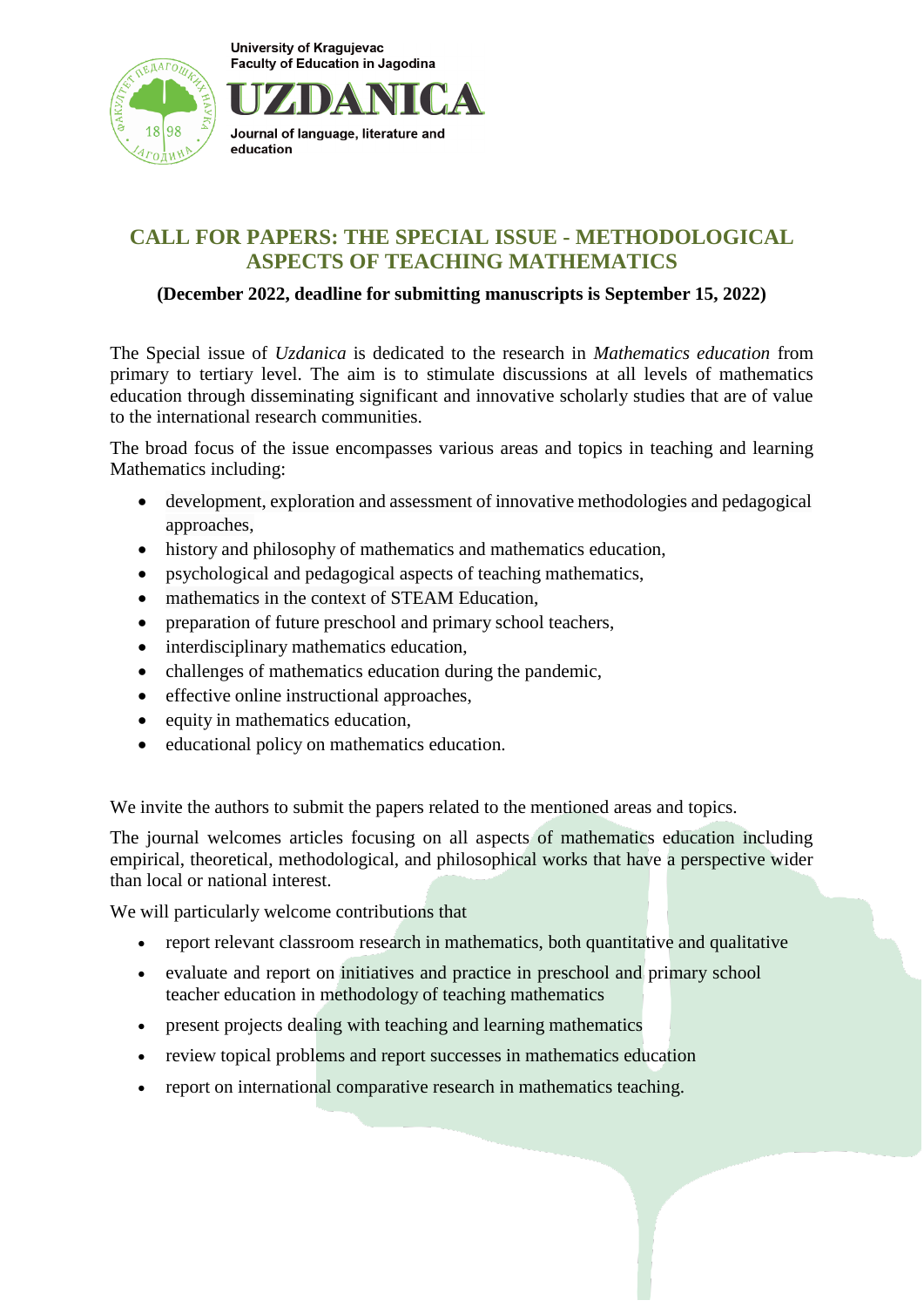

Journal of language, literature and education

# **The Guest Editors of the Special issue are:**

Dr Snežana Lawrence, Associate Professor (Middlesex University, London, United Kingdom), Dr Aleksandra Mihajlović, Associate Professor (Faculty of Education in Jagodina, University of Kragujevac, Serbia) and Dr Olivera Djokić, Associate Professor (Teacher Education Faculty, University of Belgrade, Serbia).

#### **Timeline**

This Special Issue of *Uzdanica* will be published in Decembar 2022.

| 15 September 2022      | Submission of full papers                                                  |
|------------------------|----------------------------------------------------------------------------|
| <b>30 October 2022</b> | Decision by Guest Editors based on reviewer's comments<br>sent to authors. |
| 15 November 2022       | Submission of revised manuscripts.                                         |
| December 2022          | Publication of the Special issue                                           |
| 10 December 2022       | Round Table – Methodological Aspects of Teaching<br>Mathematics MATM2022   |

#### **Submission of the full papers should be sent to email [tematuzdanica2022@gmail.com](mailto:tematuzdanica2022@gmail.com)**

Authors who send their papers to the Editorial Board for the first time are asked to submit a short biography, as well as to strictly follow the Instructions for Authors when preparing the manuscript.

**Instructions for Authors** can be downloaded from the following link https://pefja.kg.ac.rs/uzdanica/

**All submitted papers should be written in English.** Both British and American spellings are accepted, as long as one spelling is used consistently throughout the text. Manuscripts should be proofread prior to submission. Papers with serious deficiencies in English may be returned without review.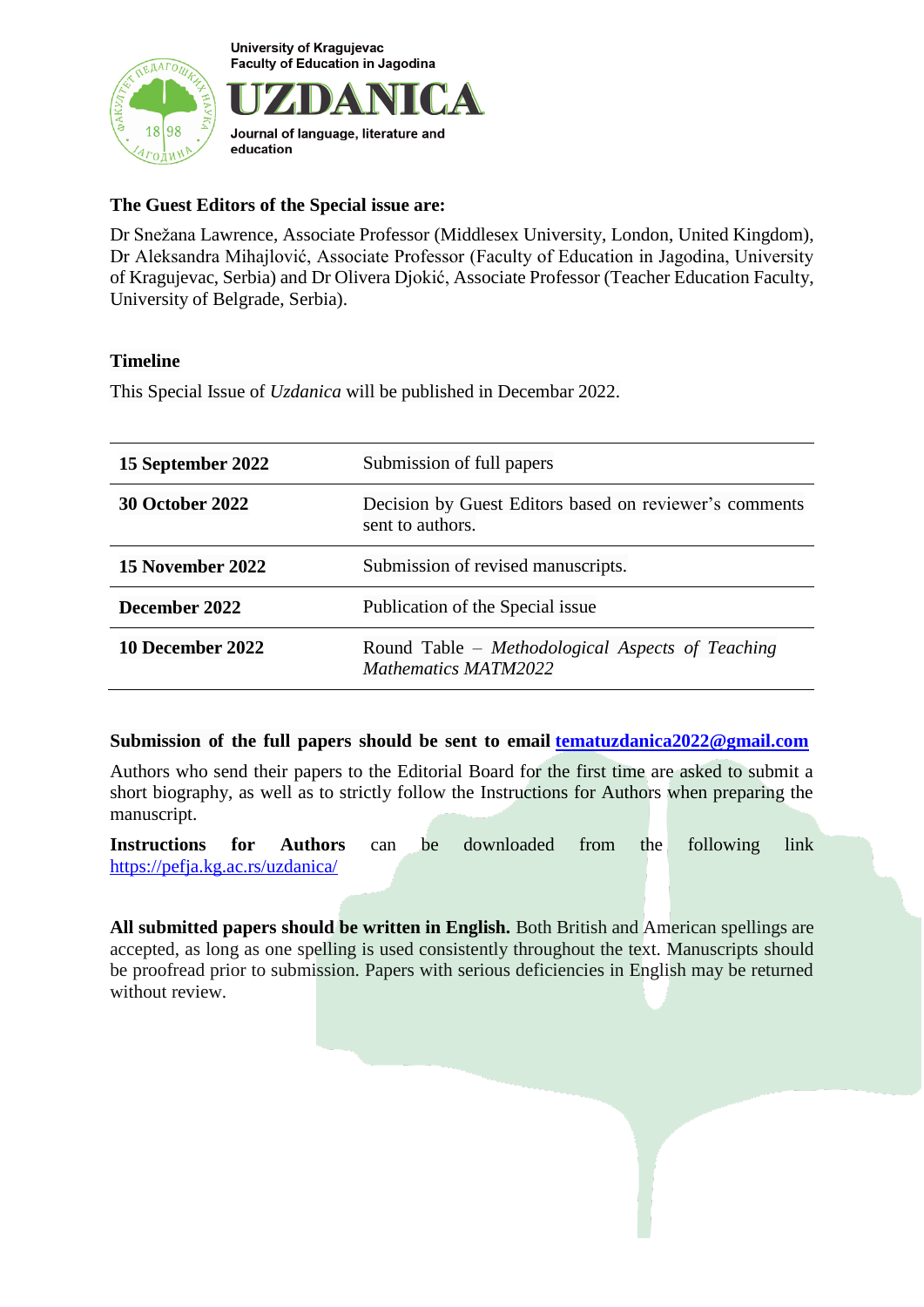

Journal of language, literature and education

# **Review process**

All submitted papers will go through double-blind review process. The final decision will be made by Guest editors.

If you have any questions about this Special issue of *Uzdanica* send your inquiries to [tematuzdanica2022@gmail.com](mailto:tematuzdanica2022@gmail.com)

# **Round Table –** *Methodological Aspects of Teaching Mathematics MATM2022*

Round Table dedicated to the special issue of *Uzdanica* will be held at the Faculty of Education in Jagodina on December 10<sup>th</sup>, 2022.

The Round Table will provide opportunities for developing better mutual understanding of common problems and for making recommendations concerning the relevant topics and issues in mathematics education and planning some joint research and projects.

# **About the Journal**

*Uzdanica*, a journal for language, literature and educational sciences, is ranked by the Ministry of Education, Science and Technological Development of the Republic of Serbia as the leading journal of national importance. It is published twice a year, and some issues are thematic.

Since 2021 the journal is indexed in ERIH PLUS list (European Reference Index for the Humanities and Social Sciences).

The Journal was established in 1939 within the student association *Uzdanica*, which was founded in 1899 with the aim of enabling the cadets of the Serbian Royal Male Teachers' School in Jagodina to engage and enjoy cultural and artistic activities. Due to respect for the long and fruitful tradition, the name of the journal has not been changed. The word Uzdanica in Serbian means someone or something that is trusted, that gives hope and faith.

> Editor-in-Chief of Uzdanica journal Dr Ilijana Čutura, Full professor

Editorial address Faculty of Education in Jagodina Milana Mijalkovića 14 35000 Jagodina, Serbia https://pefja.kg.ac.rs/uzdanica/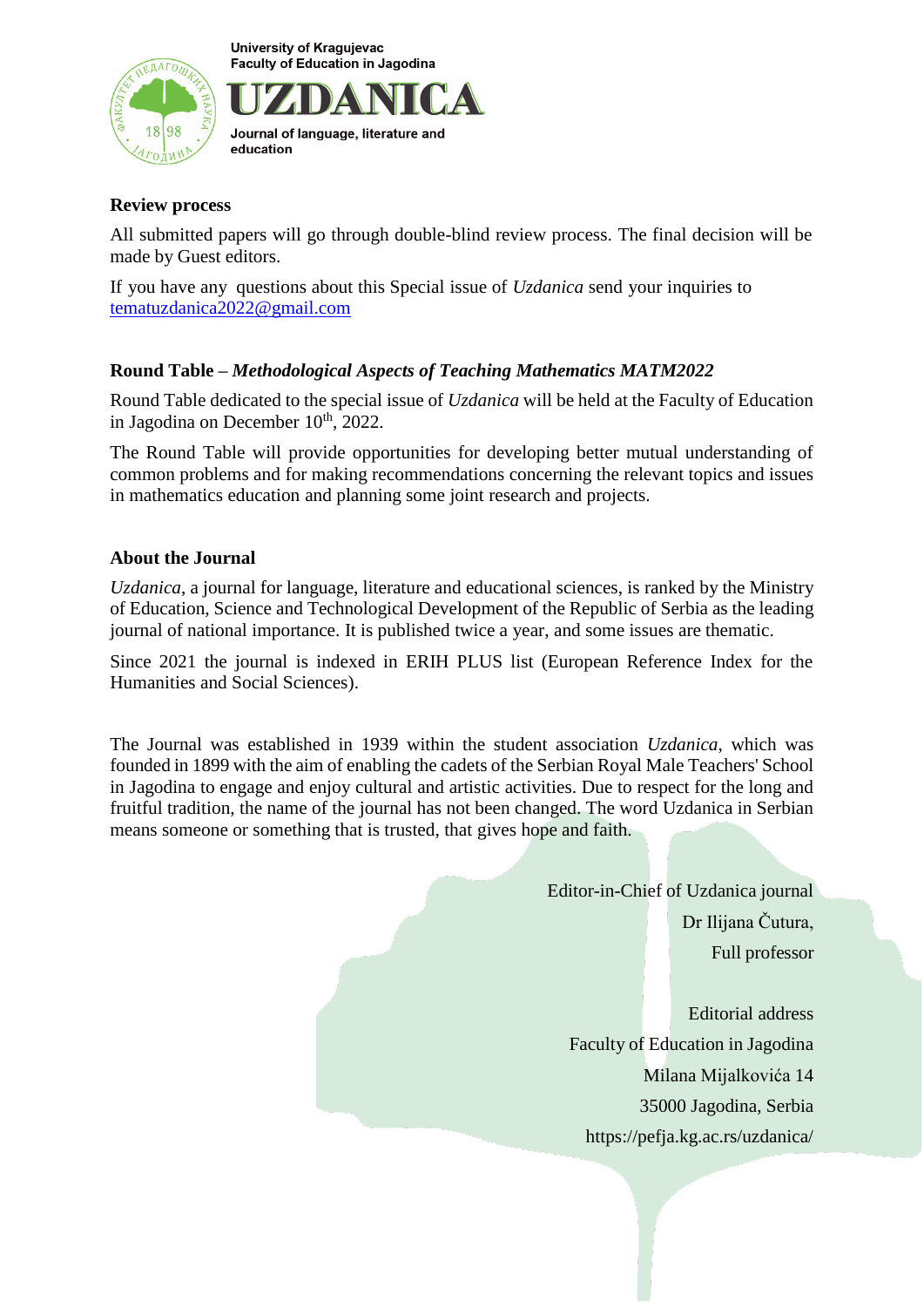

# Journal of language, literature and education

# **INSTRUCTIONS FOR AUTHORS**

*Uzdanica*, an open access journal, is the journal for language, literature, art and education, publishes original research and review articles. In the category of the original research articles it publishes original research papers, review articles, short or previously presented reports, scientific reviews, and commentaries on topics of concern to the academic community. In the category of the review articles the journal distributes review articles, informative contributions and reviews.

Original research articles should be an original work based on the original and methodologically established research results, and should not have been accepted for publication elsewhere. Review articles should contain original, detailed and critically established research problem. Short or previously presented reports should present original, full-length scientific paper, in smaller volume or polemical character. Scientific reviews on certain topics, based on the scientific arguments, are published in the category of scientific review, polemics and brief notices.

Review articles should give strategies and experience useful for the professional practice improvement, editorials, and annotations or the reviews of books. Especially, according to the requirements of the "Act on the regulation of scientific journals" issued by the Ministry of Education, Science and Technological Development of the Republic of Serbia, the journal publishes monographic papers as well as critical reviews based on the scientific structure, such as historical and archival, lexicographical and bibliographical critical reviews.

The journal takes into consideration only previously not published papers elsewhere. As this journal has adopted a double blind reviewing policy, editorial board decides whether the article will be published or not and after that the author is informed within the three months. Manuscripts should be send electronically and the appendices (drawings, graphs and schemes) may be send via mail and will not be returned. The editorial board mail and e-mail address are given in the journal imprint page.

Papers for consideration should be prepared according to *Uzdanica* journal's guidelines for authors in order to be reviewed. Papers that have not had all recommended guidelines features will be returned without review to the author.

*All contributions should be written in English.* Both British and American spellings are accepted, as long as one spelling is used consistently throughout the text. Manuscripts should be proofread prior to submission. Papers with serious deficiencies in English may be returned without review.

# **Manuscript length and font**

Articles should be typed in Microsoft Word, 12 pt font, 1.5 spaced. Original scientific and review papers should be approximately 30 000 words in length, reviews and informative contributions approximately 10000 characters and reports and short notices from 2800 to 3600 characters in length.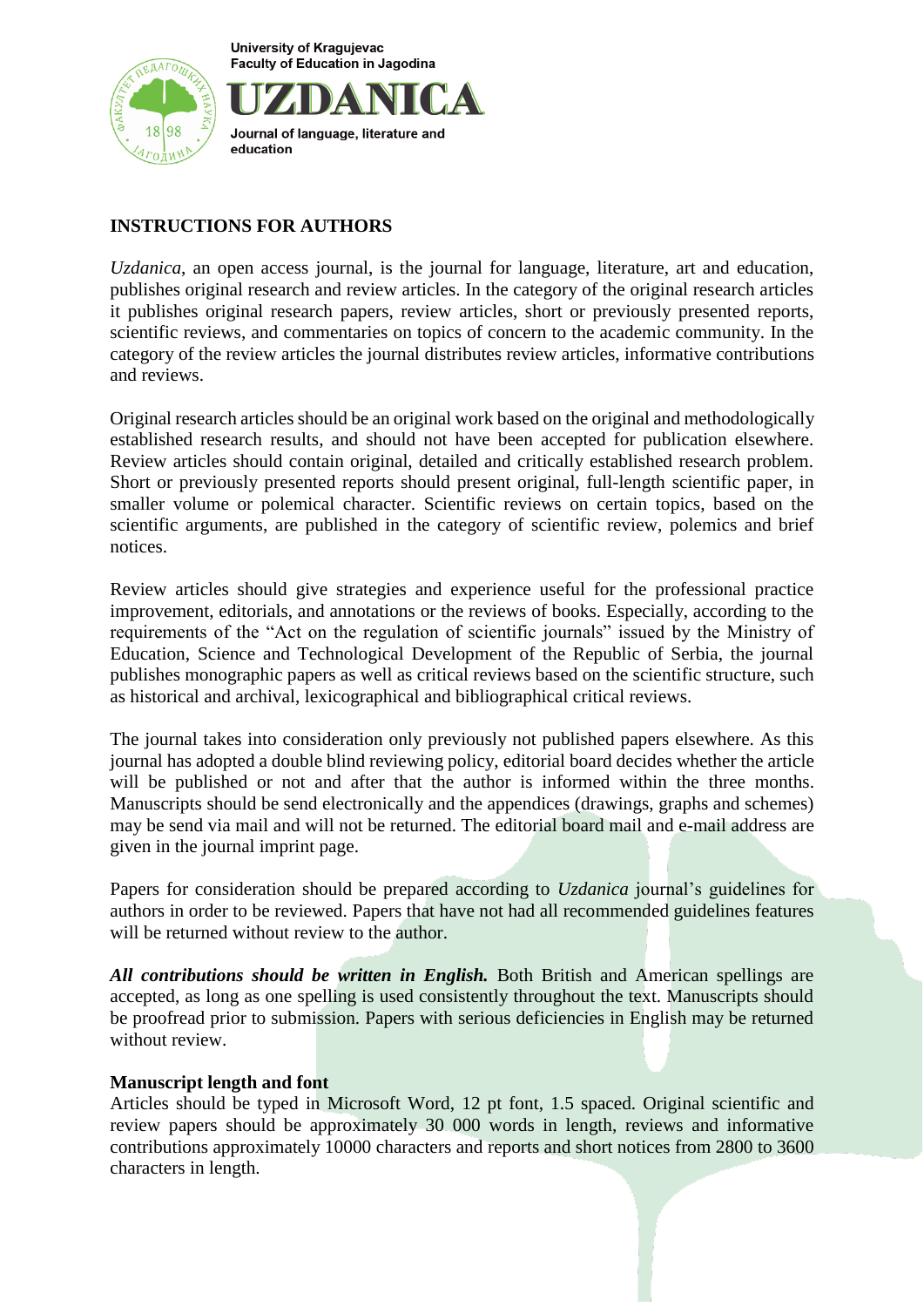



#### **Author's name**

Full name(s) of the author(s) should be given. It is advisable that middle names' letters are provided as well. Surnames and names of the local authors should be given in the original form preserving the diacritic elements of the alphabet.

#### **Affiliation**

The full (official) name of the affiliation in hierarchical order should be given (for example, University in Belgrade, Faculty of Philosophy – Sociology department, Belgrade) and eventually the name of the institution in which the author conducted the presented research. The name of the affiliation should be placed under the authors' names. Authors' position and title should be excluded.

#### **Contact**

The address and the email address should be placed in the footnote at the end of the first page of the article. If there are more authors, only the corresponding author's address should be given here.

#### **Abstract**

A concise and factual abstract is required (maximum length from 100 to 250 words). The abstract should state briefly the purpose of the research, the principal results, and major conclusions. An abstract should be placed under the article's title, name(s) of the author(s) but before key words. After the key words, the body of the article should take place.

#### **Summary**

It is recommended that the summary is given in the structured form. The summary length may be 1/10 of the article length and should be placed at the end of the article right after the references.

*For Serbian authors only.* The summary should be written in Serbian. Manuscript (title, main text, abstract and key words must be written in English).

#### **Key words**

The number of key words must not exceed 10. In the article, the key words should be placed after the abstract or the summary.

#### **References**

The following APA format guidelines should be applied throughout the paper:

#### **1. Book**

In the body of the text: (surname year: page)

In the reference list: surname (year): initial letter of first name and surname, *title*, place: publisher.

Crystal (1999): D. Crystal, *The encyclopaedia of the modern linguistics*, Belgrade: NOLIT. Chomsky (2008): N. Chomsky, *Hegemony or Survivor*, Novi Sad: Rubikon.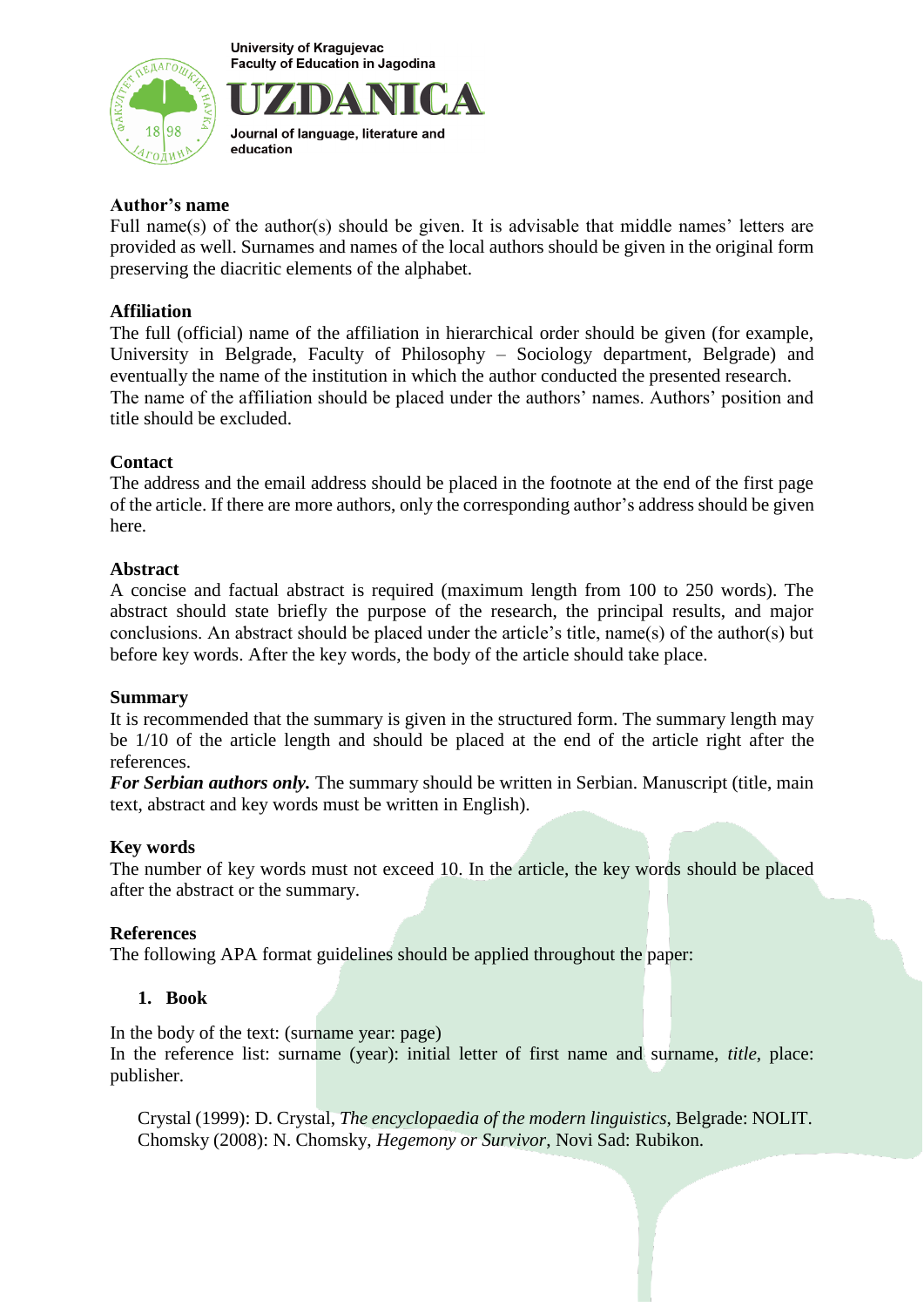

Journal of language, literature and education

Chomsky (1968): N. Chomsky, Language and Mind, Harcourt, Brace and World: New York.

# **2. Article**

In the body of the text: (surname year: page)

In the reference list: surname (year): name and surname, title, *journal title*, issue, place: publisher, pages.

Jovanovic, Simic (2009): J. Jovanovic, R. Simic, Text as the linguistics and communicational structure, *Serbian language*, XIV/1–2, Belgrade: Scientific Society for the cultivation and study of the Serbian language, 325–345.

If several papers from the same author(s) are referenced, then the chronological order of the papers' publication should be followed. If several papers from the same author(s) and from the same year are cited, letters a, b, c etc. should be placed next to the year, for example: 1999a, 1999b…

References with more than one author should be given in the exact order as in the title page. In the body of the text: (Frankovic, Rakic, Vilotijevic 1973)

In the reference list: Frankovic, Rakic, Vilotijevic (1973): Dragutin Frankovic, Branko Rakic, Mladen Vilotijevic, *Educational work in the boarding schools*, Belgrade: Delta press.

If there are more than three authors, in the text should be cited surname of the first author and "et al." but in the reference list the names of all the authors should be given in the exact order as in the title page.

Referencing the unpublished papers is not advisable, but if it is necessary, the complete data of the source should be given.

# **3. Web document**

Author's last name, year, document name (italics), date when the document was retrieved, internet address, for example:

Mercer, S. (2008): Learner Self-beliefs. ELT Journal 2008 62(2): 182–183. Retrieved in January 2009 from <http://eltj.oxfordjournals.org/cgi/content/full/62/2/182>

# **Drawings, pictures and tables**

Pictures (drawings, graphs, schemes) and tables can be prepared by using the computer or the classical technology (wash drawing or pencil and paper). They should be supplied and sent in one separate MS Word file and not embedded within the text. The position of tables and figures should be indicated in the manuscript. Tables, pictures and illustrations must be clear and understandable. They should not be paginated and must be labeled sequentially and numbered, with titles and legends (descriptions of signs, codes and abbreviations). Be sparing in the use